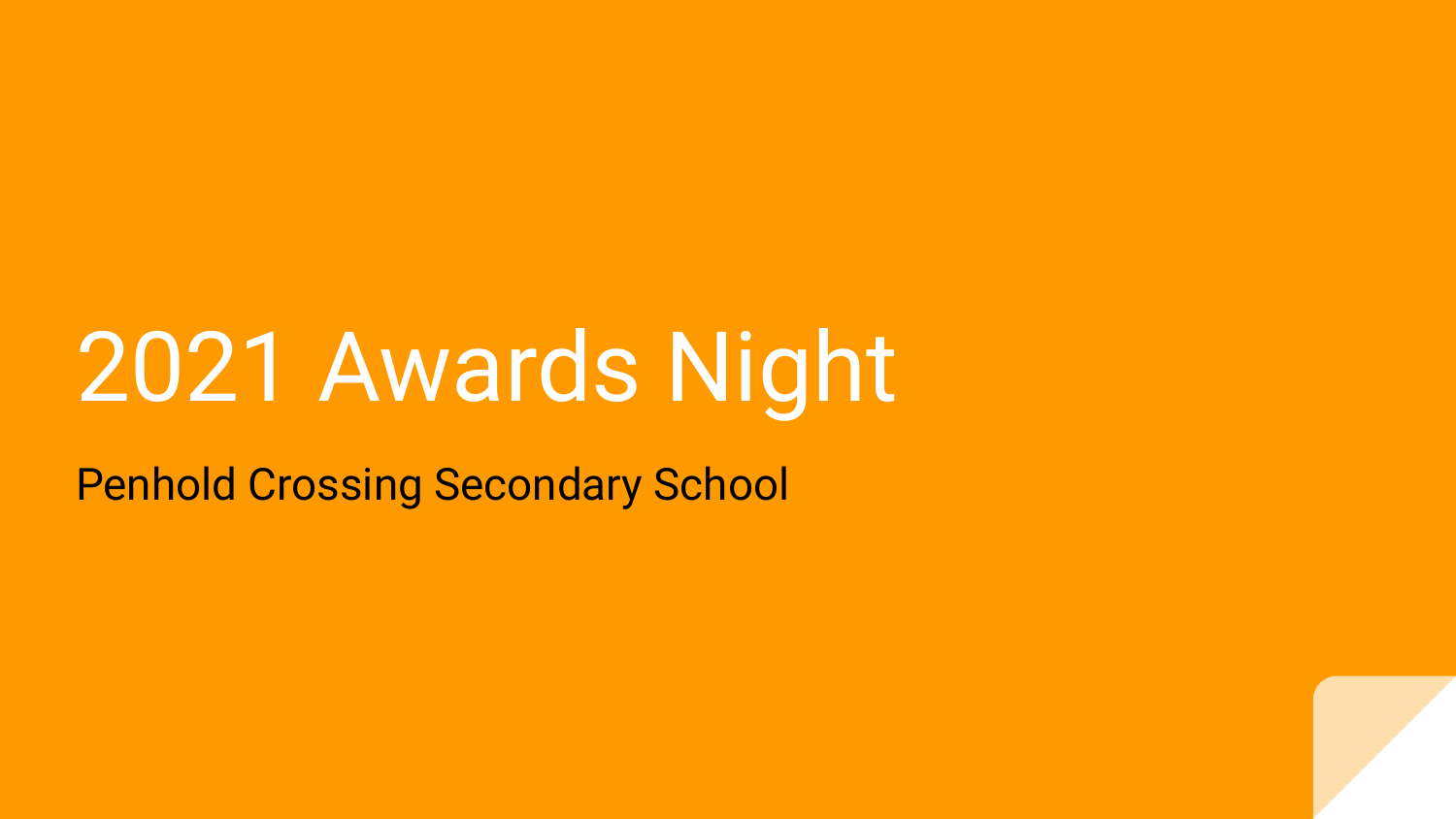

Mr. Scott MacDonald **Principal** 

*"We at Penhold Crossing Secondary School are so proud of the fact that we get to honour the academic achievements of our students on this day. Academic achievement is the nominal reason for the existence of schools in the first place yet we seem to celebrate it less often than we do other aspects of school life. We would like to take the opportunity to thank the Ford family for their very generous endowment to our graduating students and congratulate all the students honoured tonight for a job well done in a year that was anything but normal."*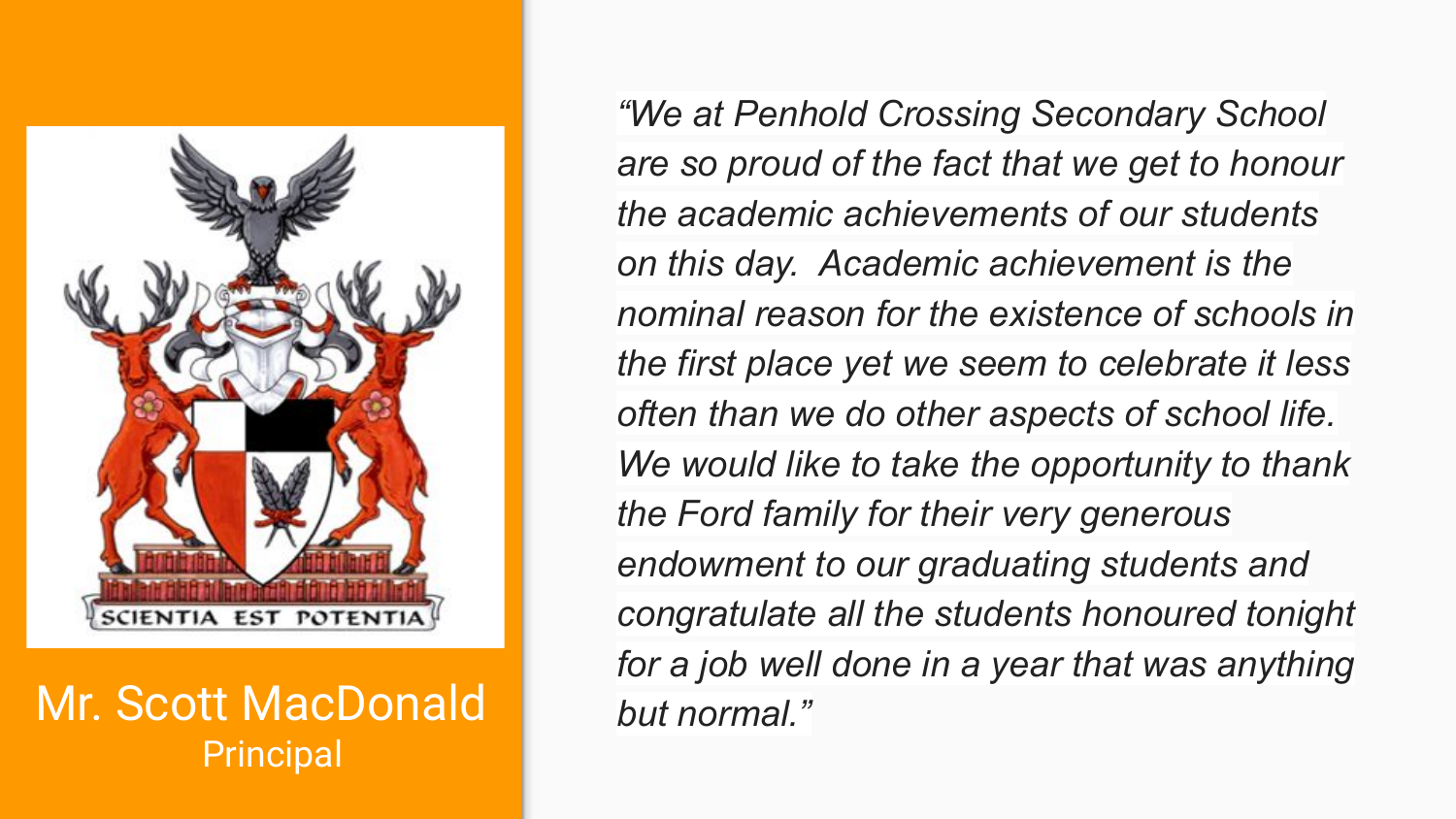

Mr. Earl Dreeshen, MP Red Deer - Mountainview

*"Congratulations to all the students, staff, and families at Penhold Crossing on persevering through a very difficult school year. A special congratulations to all the award winners on your accomplishments."*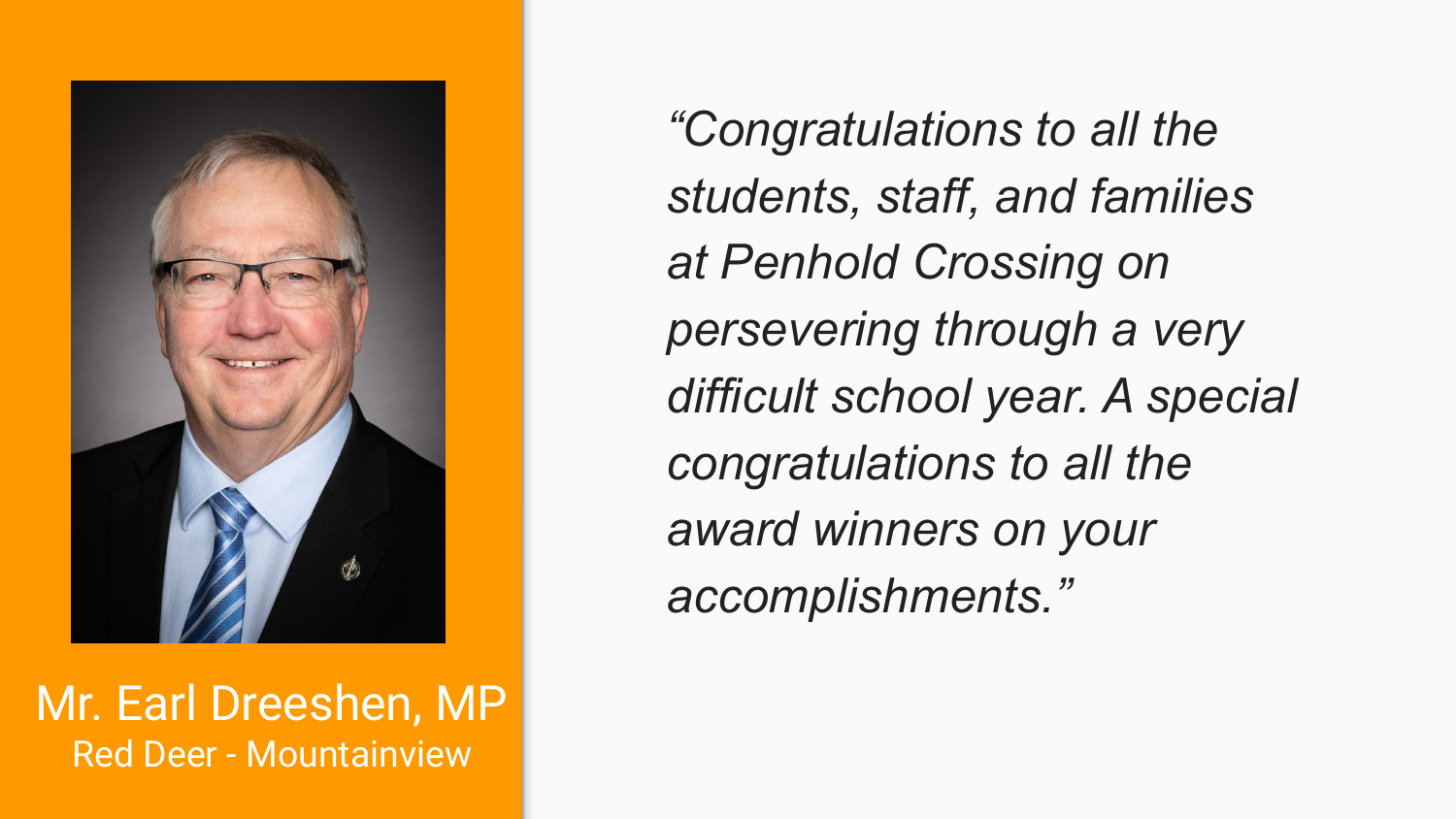# **Junior High Honour Roll**

*The criteria for Junior High Honour Roll is an average at, or above, 80% calculated from the following subjects; Language Arts, Social Studies, Math, Science, and Phys. Ed.*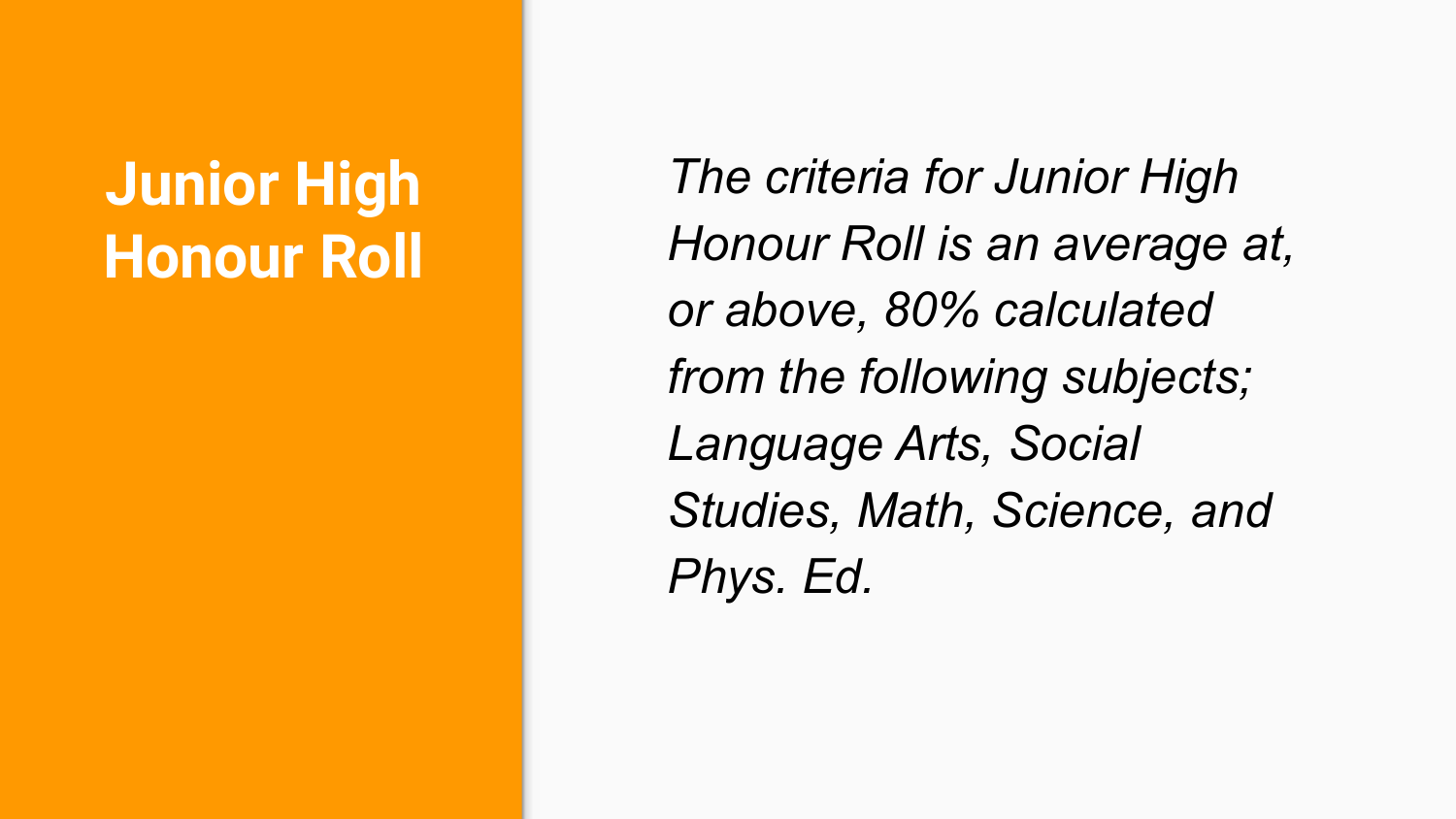#### **Grade 7 Honour Roll**

*Elexys Barton Jordan Collett Lilly Forberg Sienna Frykas Kristina Gillrie Ben Hall*

*Trevor Hall Carter Houser Sadee Howell Jason Knaub Aimee Pariseau Kayden Pletz*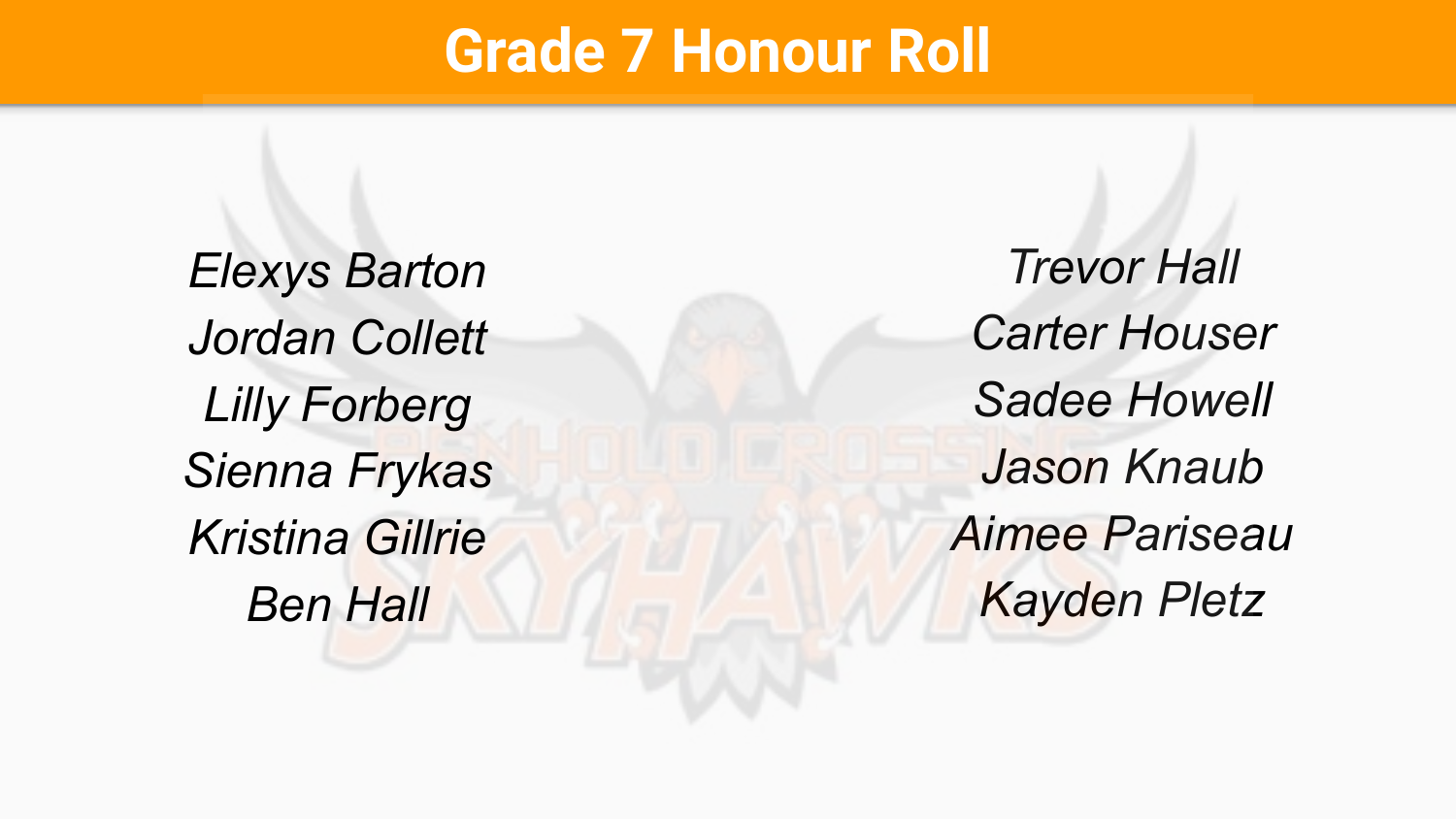#### **Grade 7 Honour Roll**

*Myra Ragusa Jacob Scott Wade Quinn Shearer Shelby Swanson Emily Twa Dylan Windebank*

#### *Highest Overall Average Sadee Howell*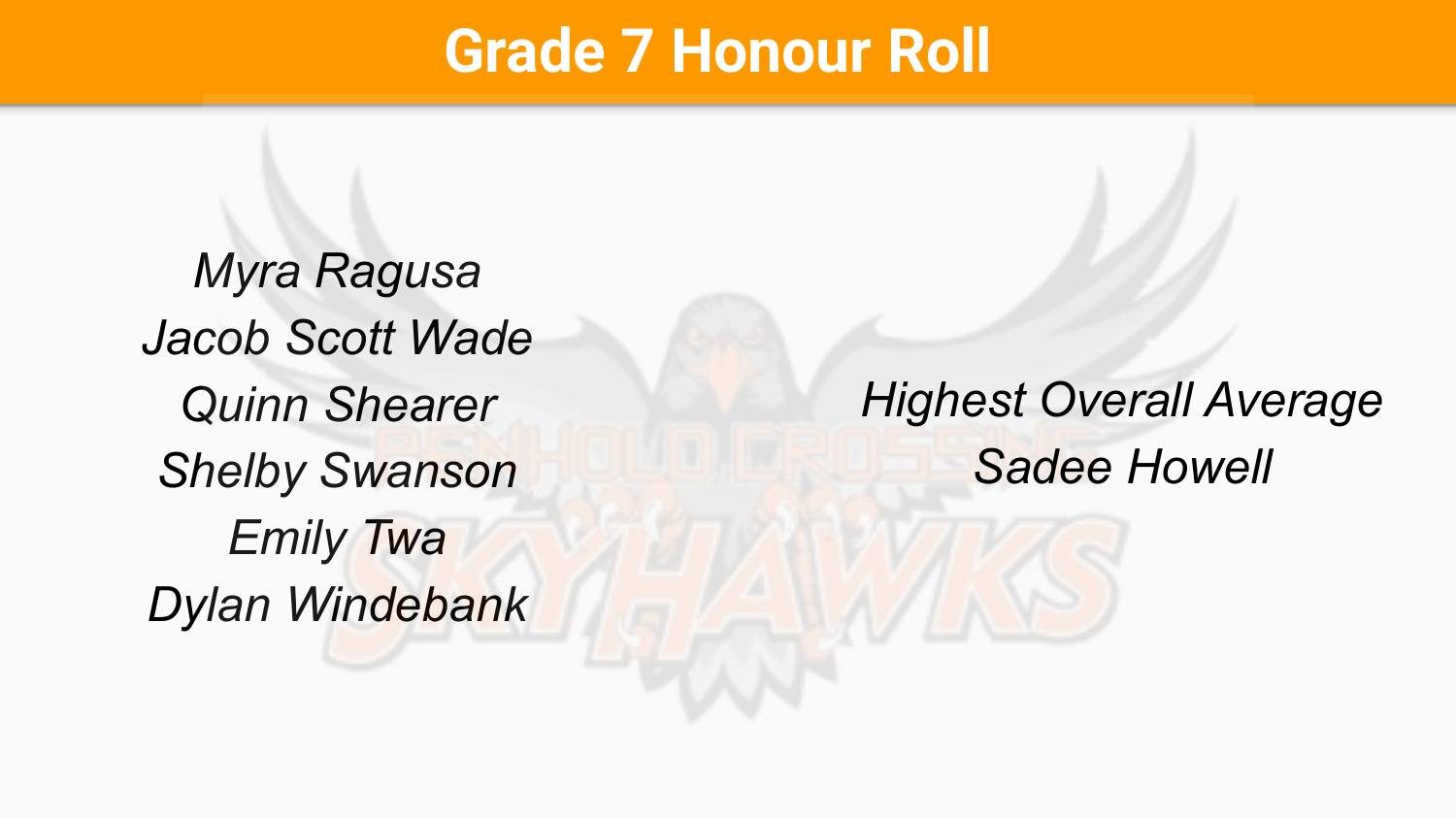#### **Grade 8 Honour Roll**

*Nolan Ball Jullianne Castro-Henson Kayla Danilak Morgan Demchuk Kiera Ferraton Devon Fitzsimons Sawyer Fox Hayden Gambin Levi Glode*

*Colton Goulding Addison Hanson Harper Johnson Zander King Sara Molly Ava Mumford MacKenzie Nielson Koen Pannenbecker Maddix Pedersen*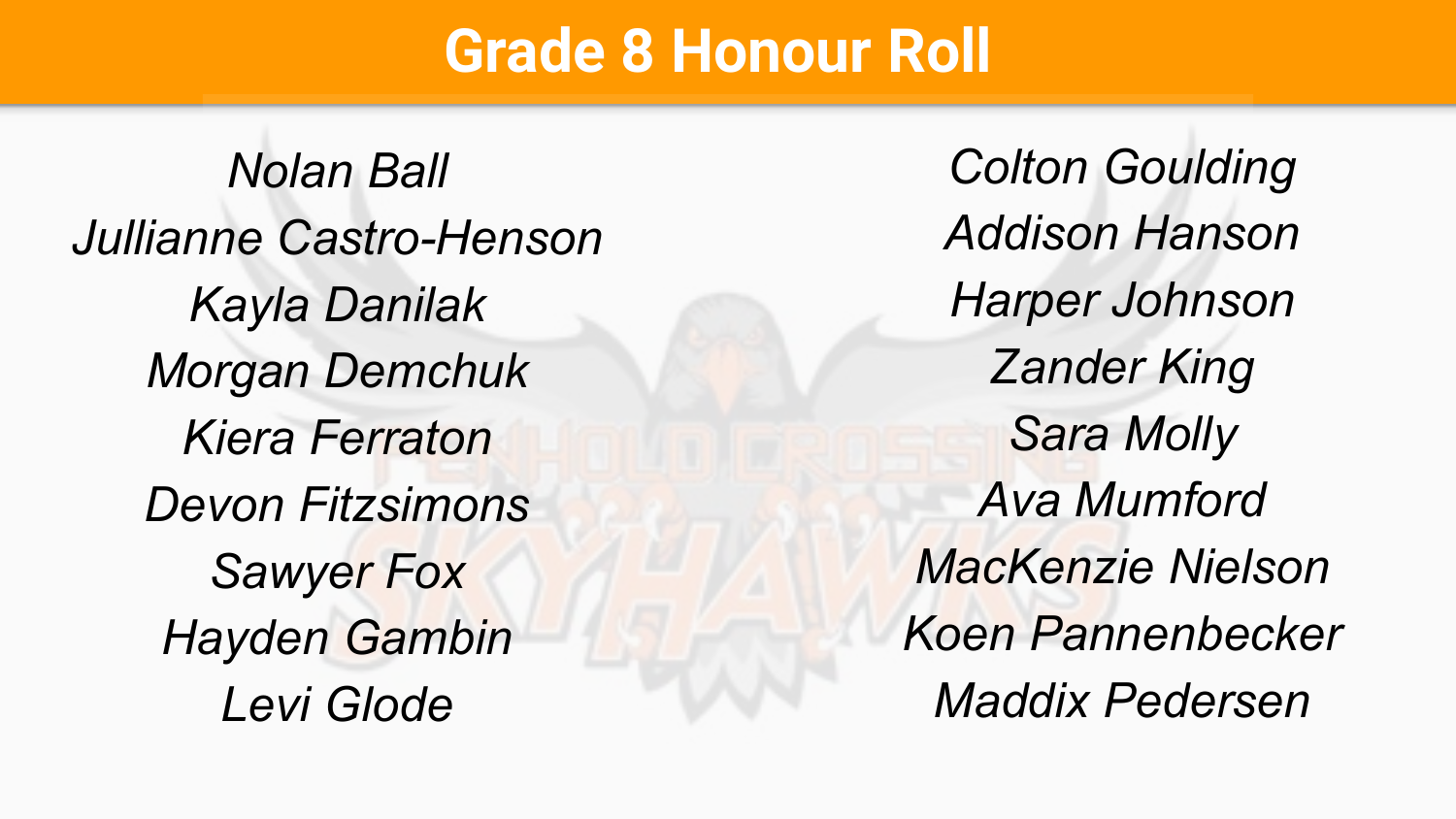#### **Grade 8 Honour Roll**

*Brianna Poissant Evelyn Racher Kayla Richmond Blair Rondeau Grayson Russell Wyatt Stackhouse Caridee Steele Nathan Wiebe Aidan Yerxa*

#### *Highest Overall Average Kayla Richmond*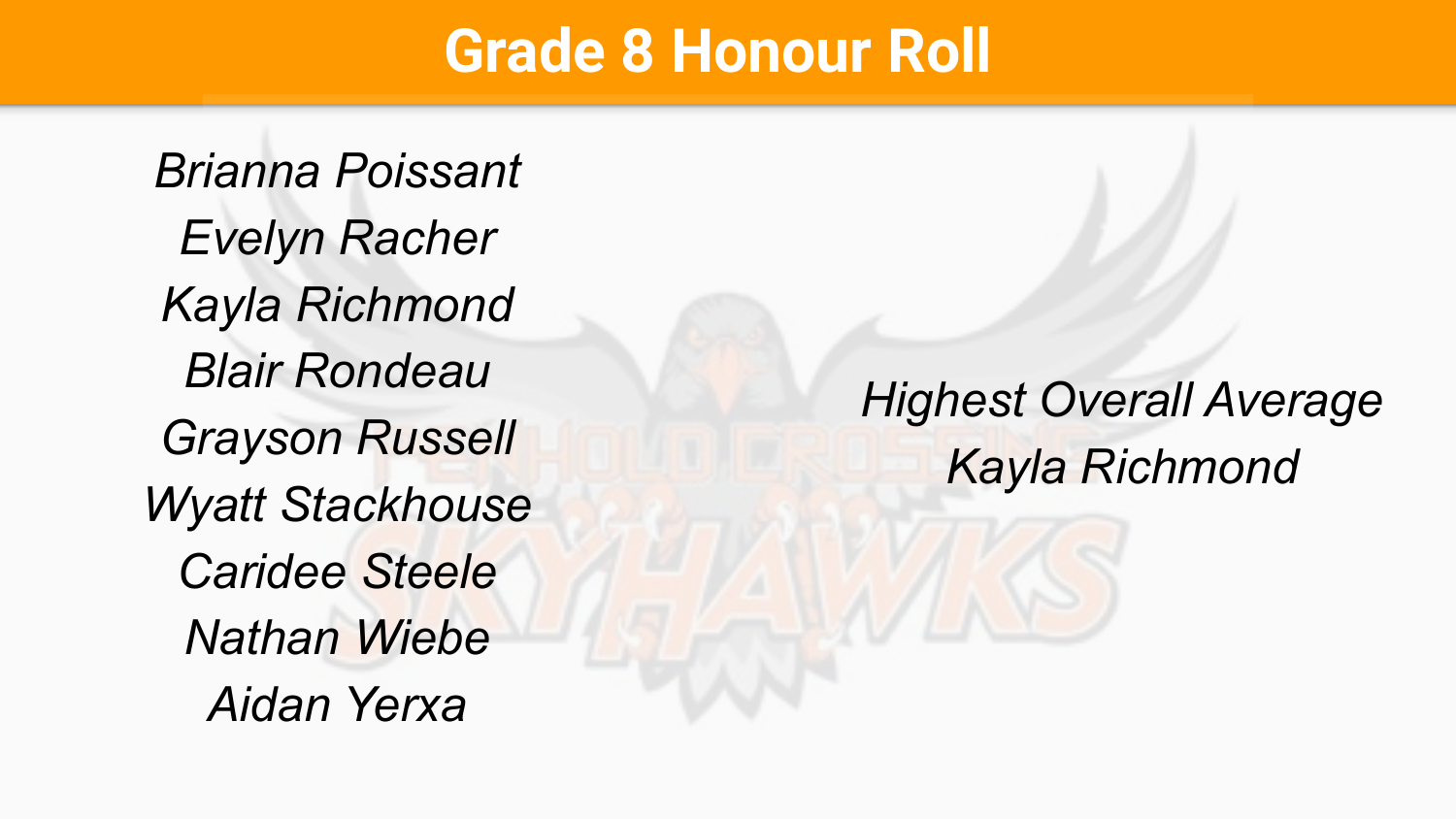# **Senior High Honour Roll**

*The criteria for Grade 9 Honour Roll is an average at, or above, 80% calculated from the following subjects; Language Arts, Social Studies, Math, Science, and Phys. Ed.*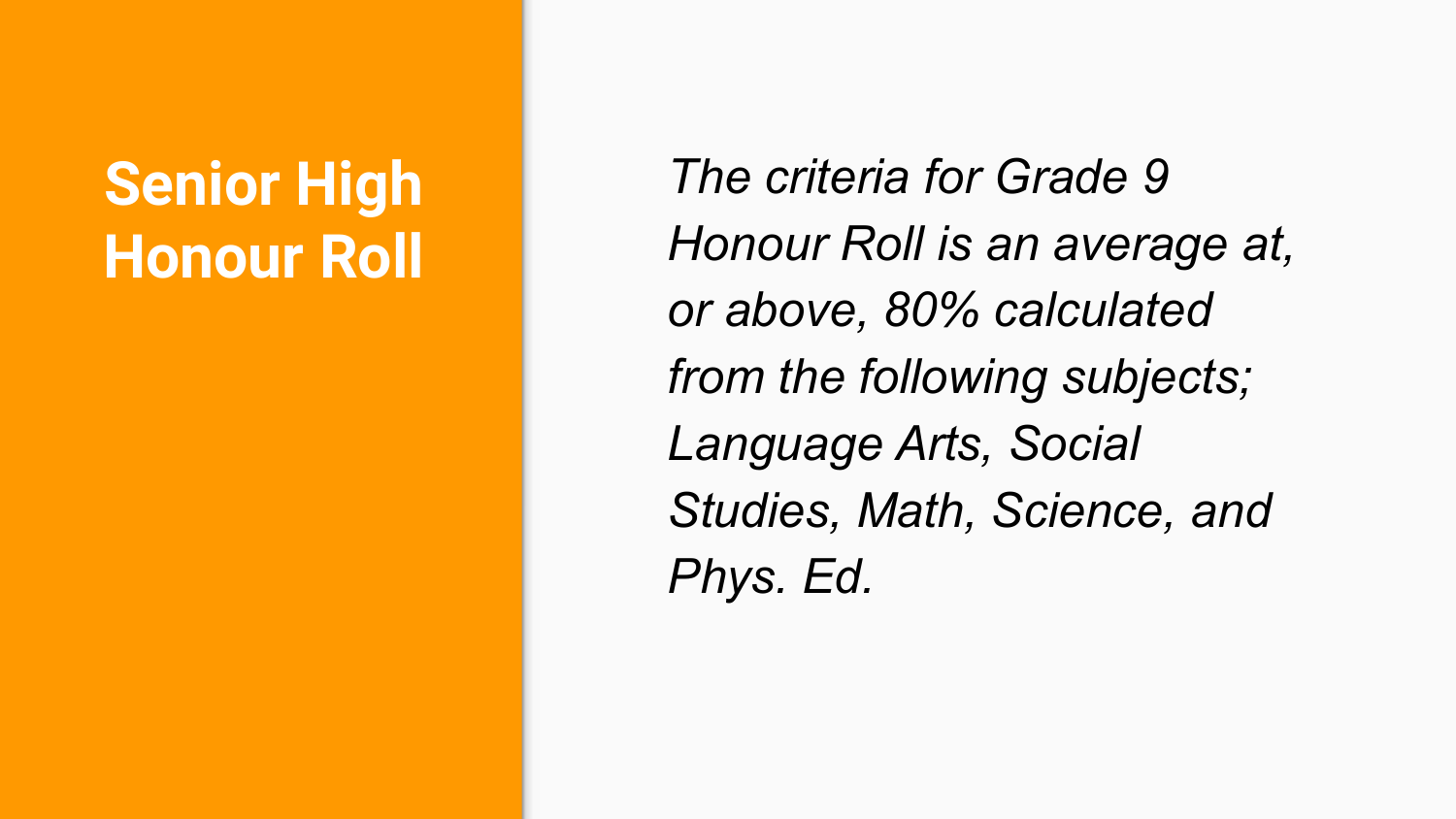#### **Grade 9 Honour Roll**

*Alivia Beuker Lauren Bichel Alexis Deschenes Erykah Desjardins Anna Filipchuk David Hall Sage Holland*

*Lilly Howell Laura Irwin Hannah King Caleb Leismeister Madison Matthews Daeson McGinnis Kassidy Meding*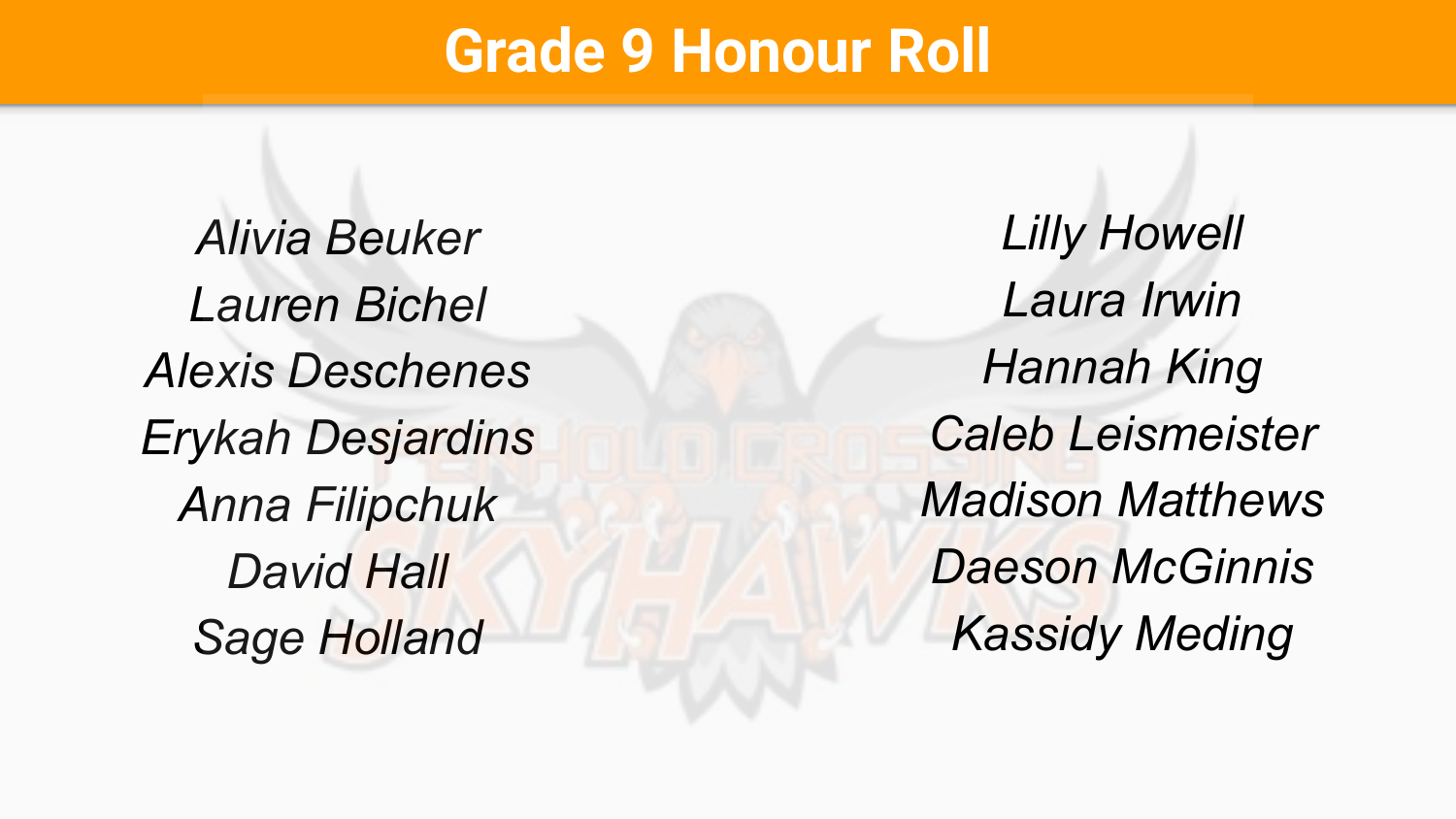#### **Grade 9 Honour Roll**

*Aaron Neufeld William Robinson Keltie Rogers Danielle Rose Torri Smith Thayen Wilson*

*Highest Overall Average Lilly Howell*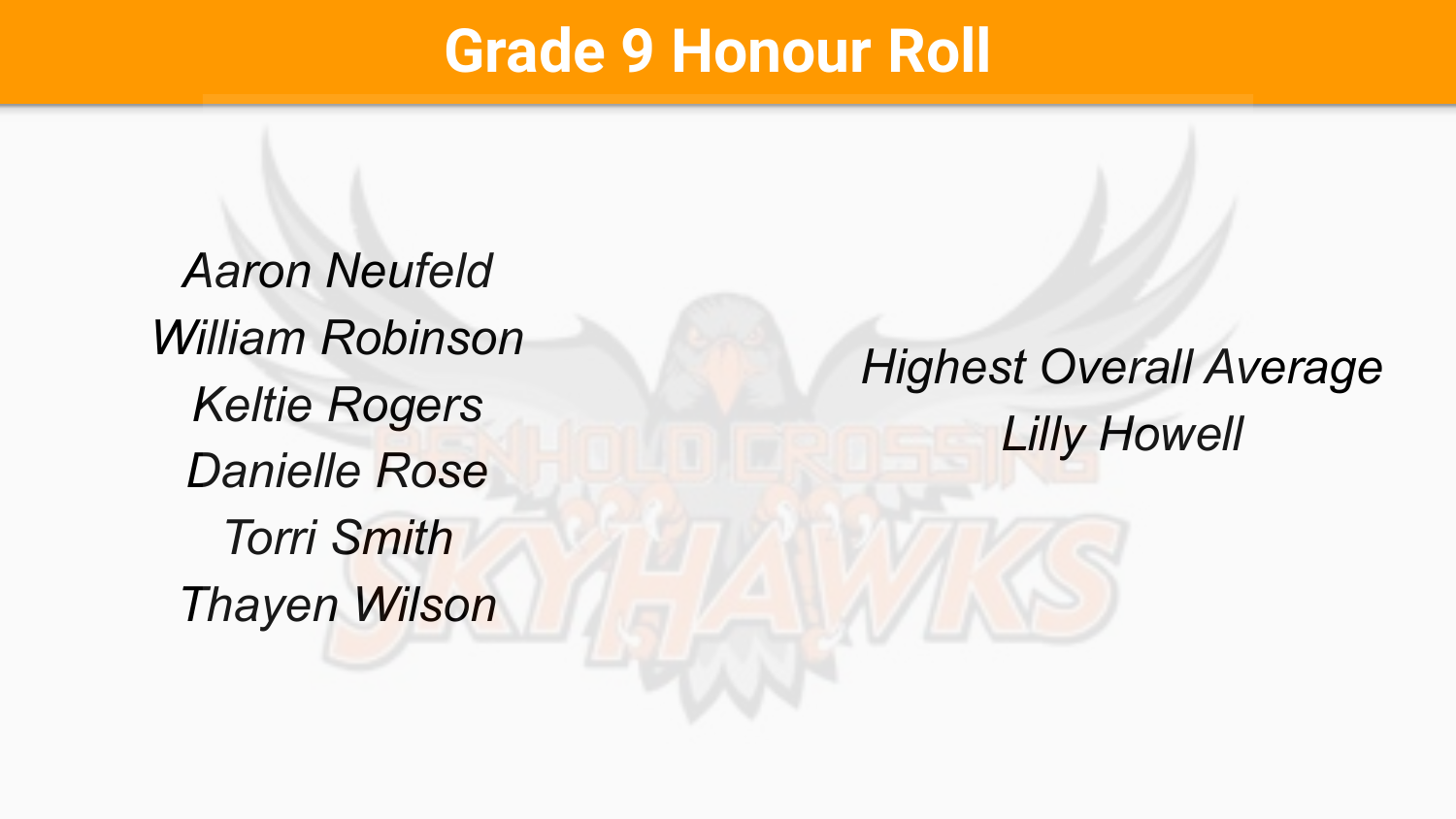# **Senior High Honour Roll**

*The criteria for Senior High Honour Roll is based on the Level I Rutherford Scholarship criteria; an average at, or above, 80% in English, at least two of Social Studies, Math, Science, Chemistry, Biology, and Physics, as well as any two courses with a minimum credit value at grade level.*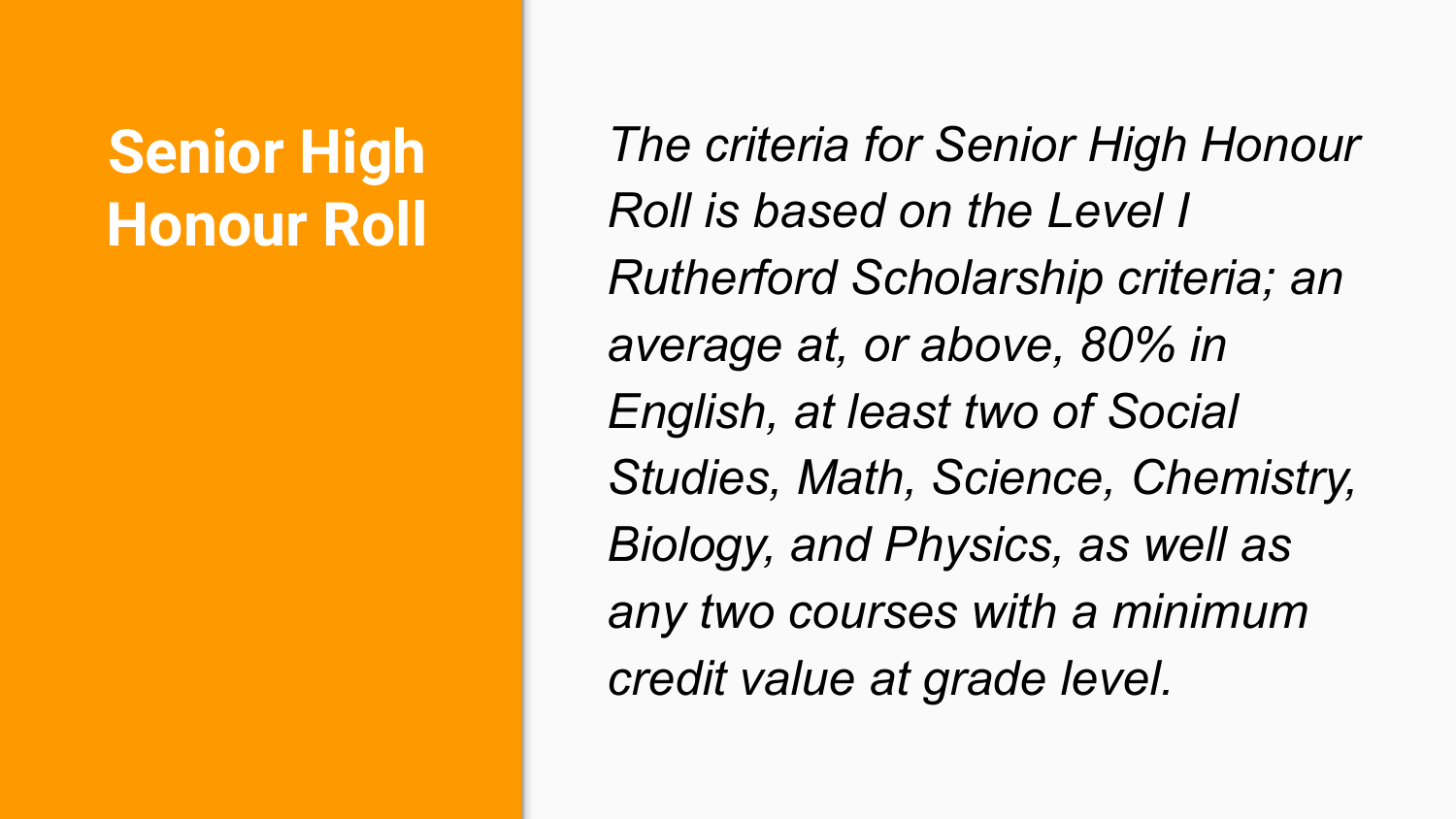#### **Grade 10 Honour Roll**

*Taylor Aleman Parker Arnold Liam Ball Kaitlin Blair Gavin Bonderenko Mackenzie Dupont Brynn Ferguson Maddie Holst*

*Madison Knorr Hannah Lind Drayton McCutcheon Devon Murfitt Jaidynn Pike Alicia Rogers Wyatt Romanzin Abbigail Schmidt*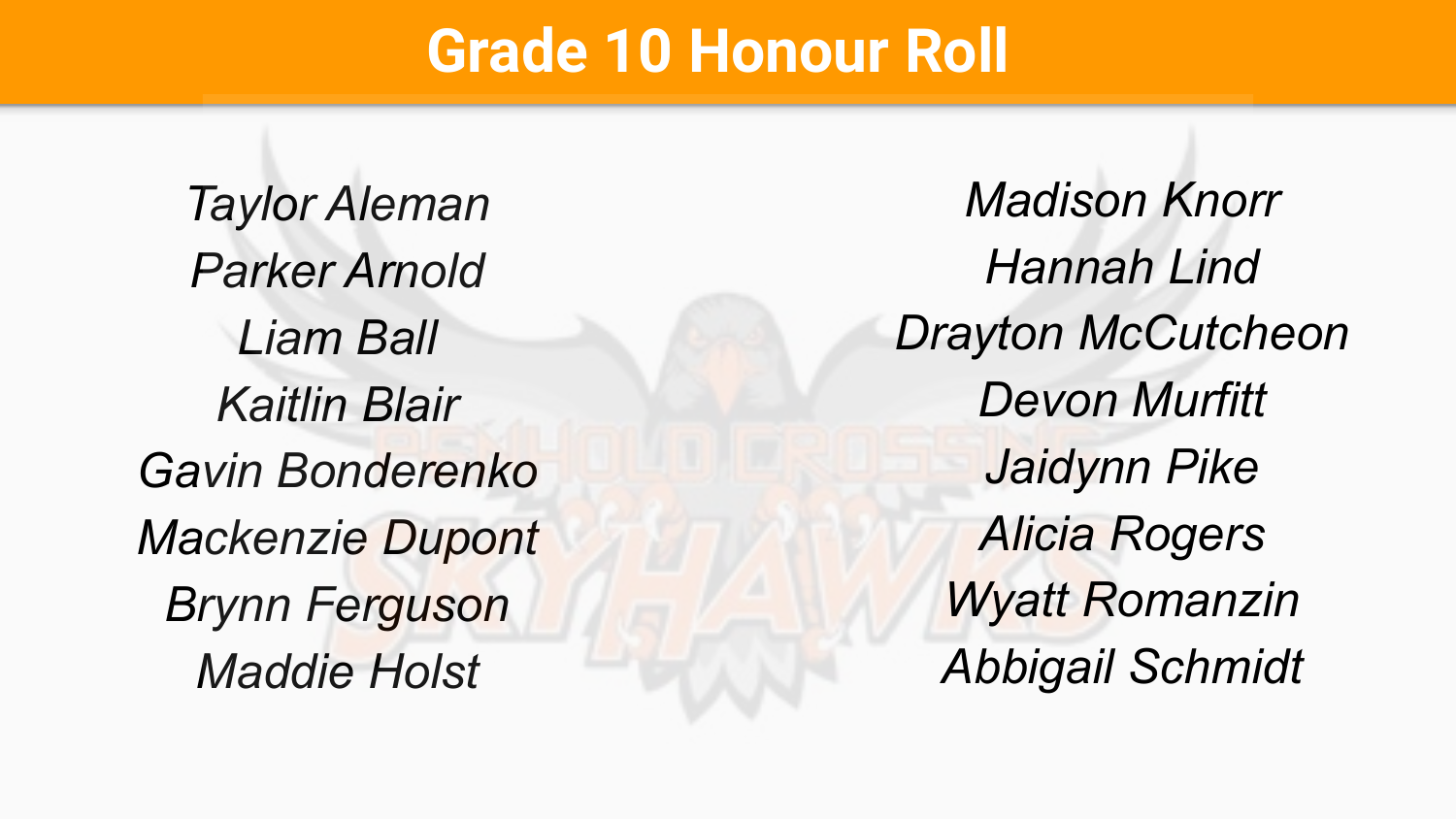#### **Grade 10 Honour Roll**

*Layton Steele Victoria Twa Paige Van Hannah Watson Logan Windebank*

#### *Highest Overall Average Hannah Watson*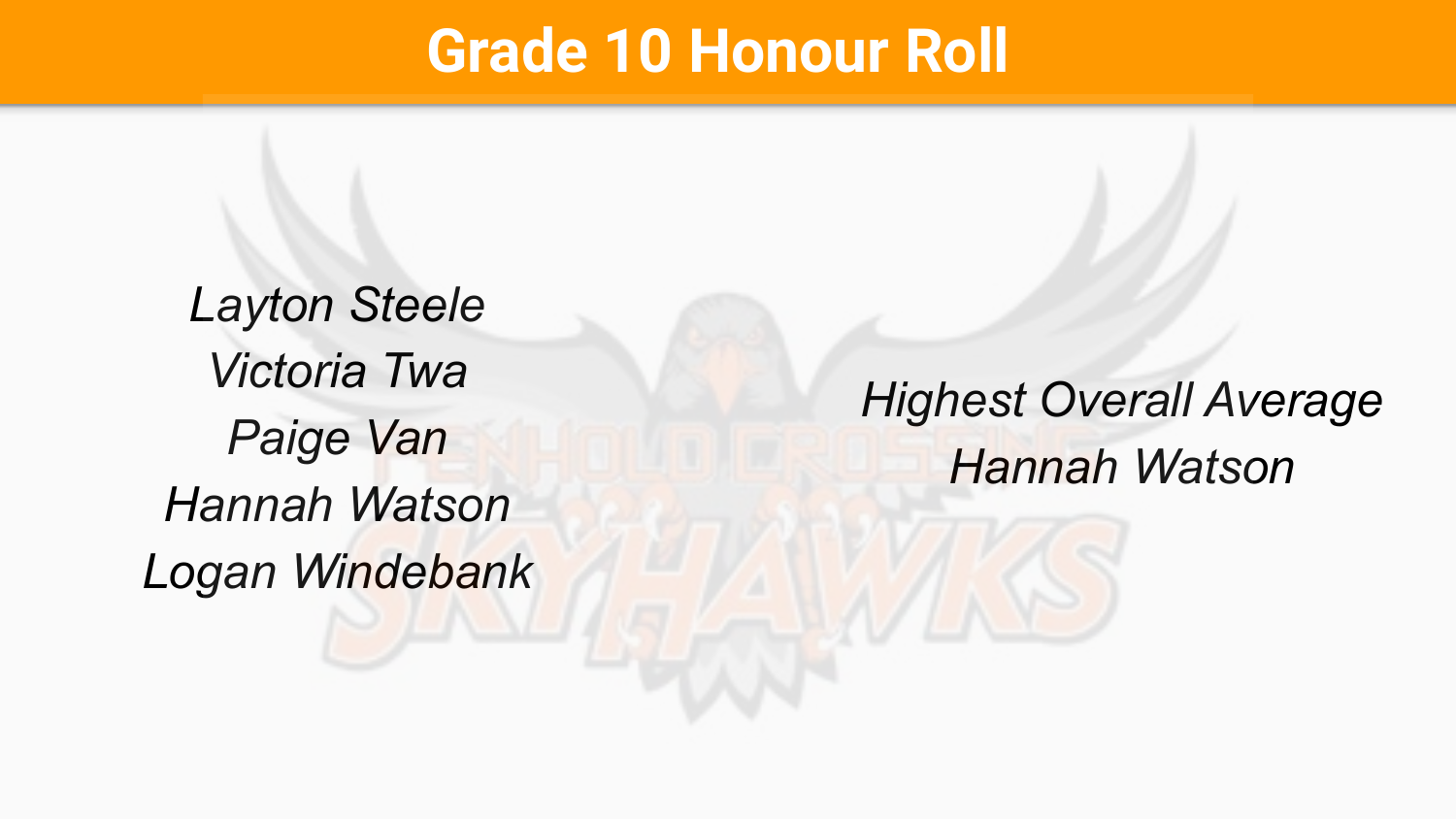#### **Grade 11 Honour Roll**

*Riley Demchuk Jordan Ford Willow Holland Dakota Kitzul Jeremy Lawson Aidan Linton Anna Jo Pasutto Brooklyn Rose Anna Russell*

#### *Highest Overall Average Willow Holland*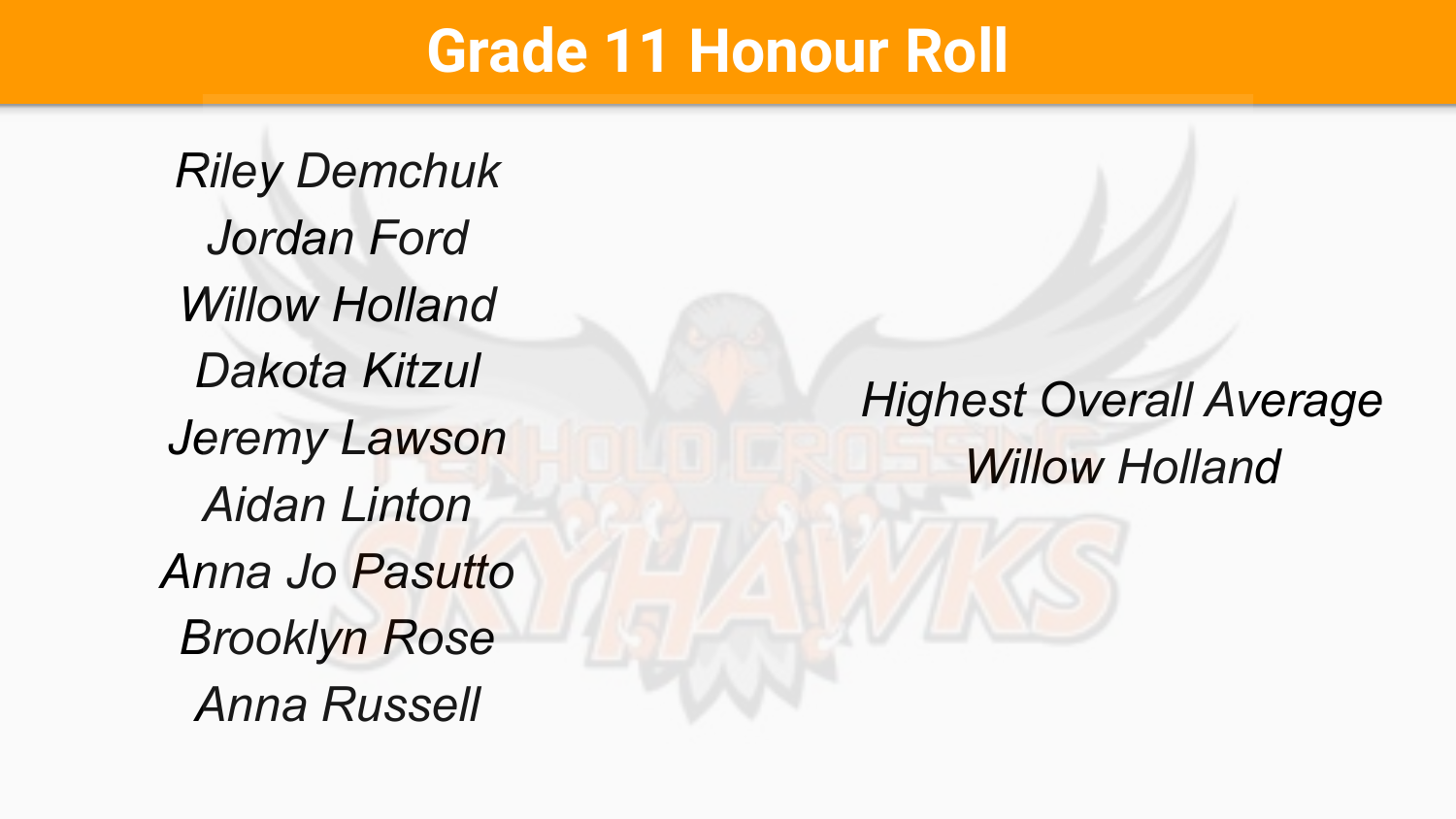#### **Grade 12 Honour Roll**

*Skyler Adler Dawna Andersen Rayan Blair Megan Borys Cassie Gillrie Jessie Horning Madison Howe Julia Irwin Kiara Mickey*

*Jaclyn Parcels Ava Pusztai*

#### *Highest Overall Average Julia Irwin*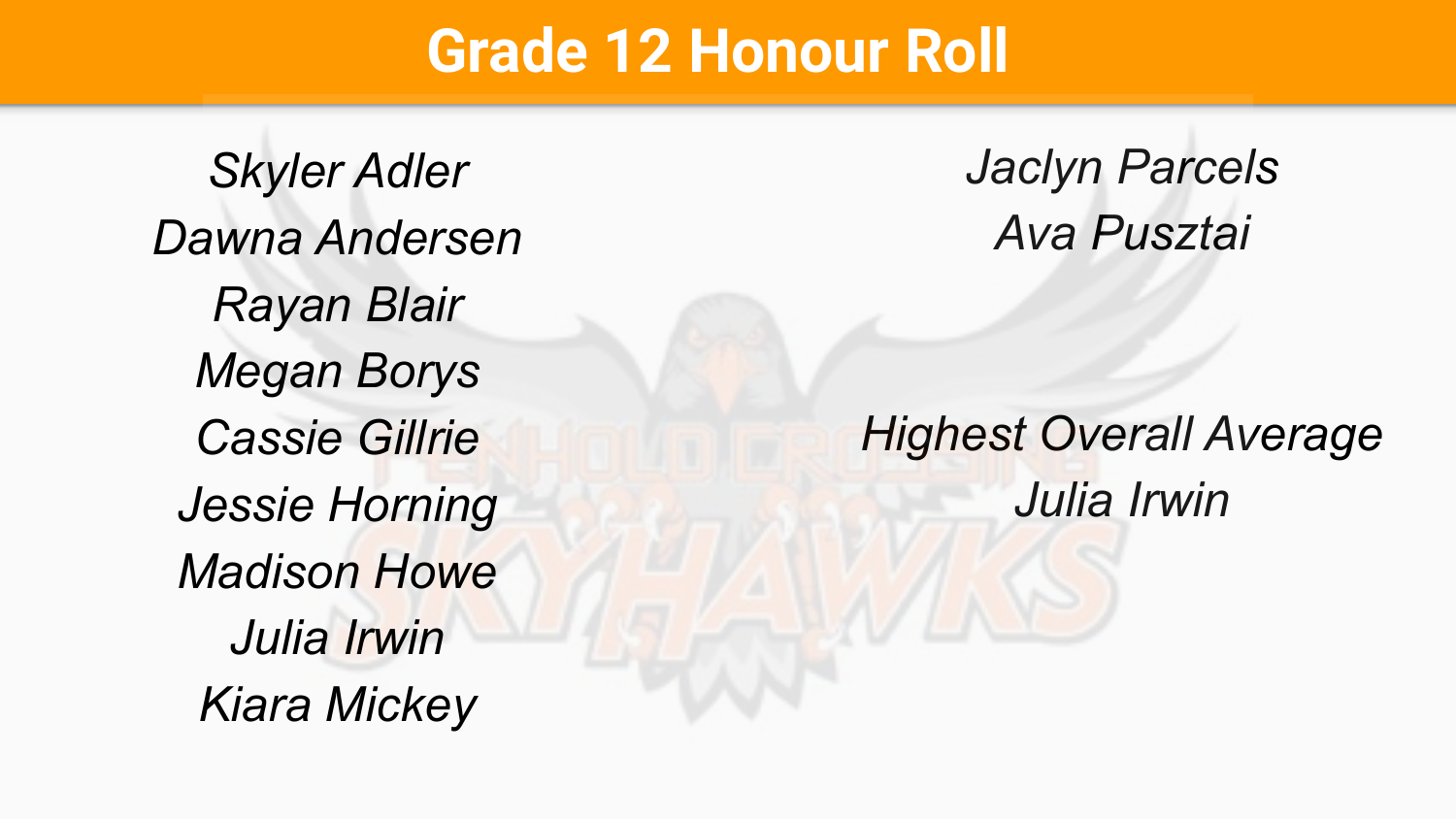**Scholarships** *We would like to take the opportunity to thank this year's donors for their very generous endowments to our graduating students as they continue their academic pursuits.*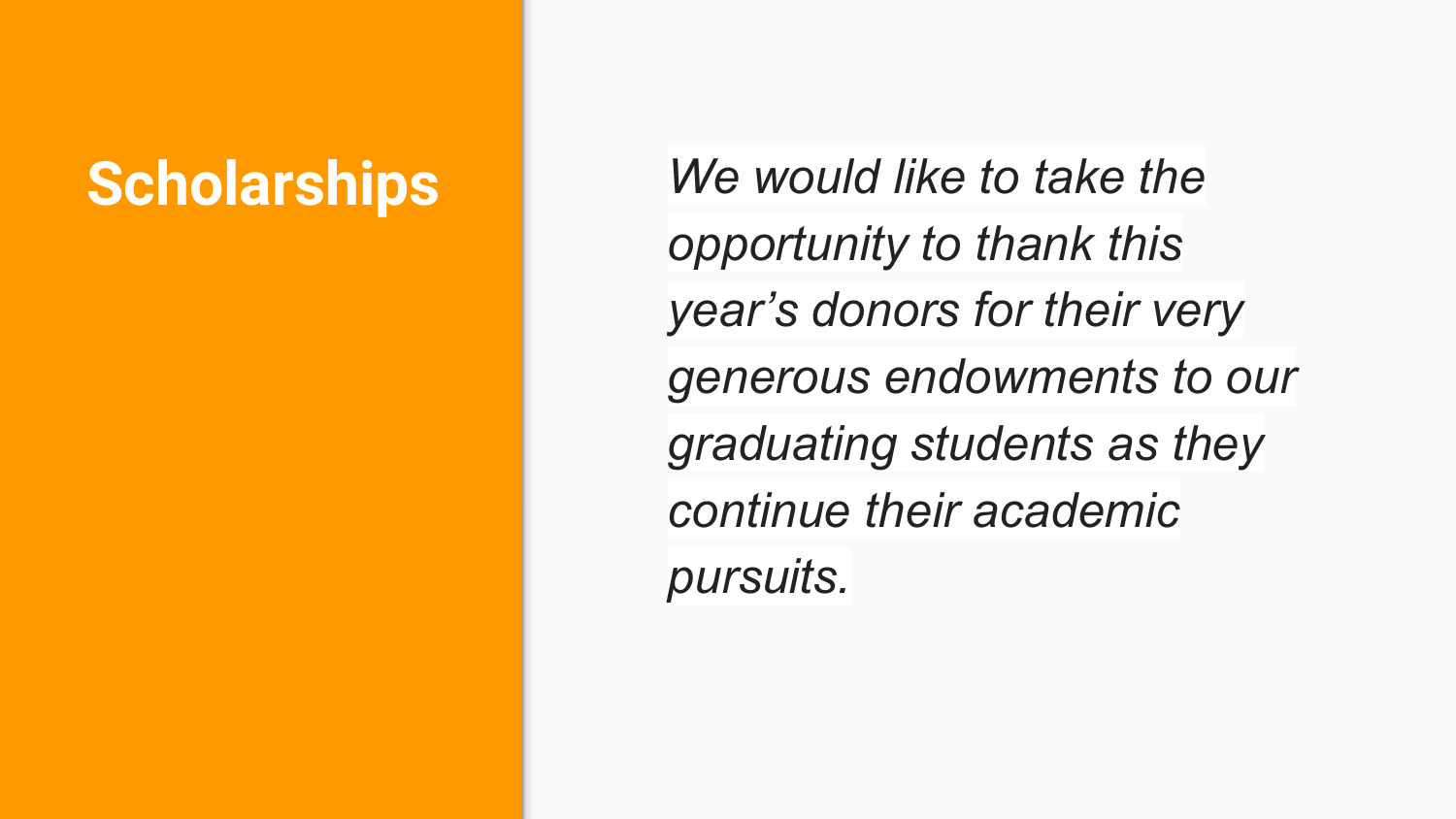# **Ford Family Scholarships**

*Established in 2013, the scholarships recognize three dimensions of school pursuits: academics, citizenship, and applied & practical arts. Through an application process, the scholarships are awarded to students who meet the requirements of the respective categories and are continuing their education at a post-secondary institution.*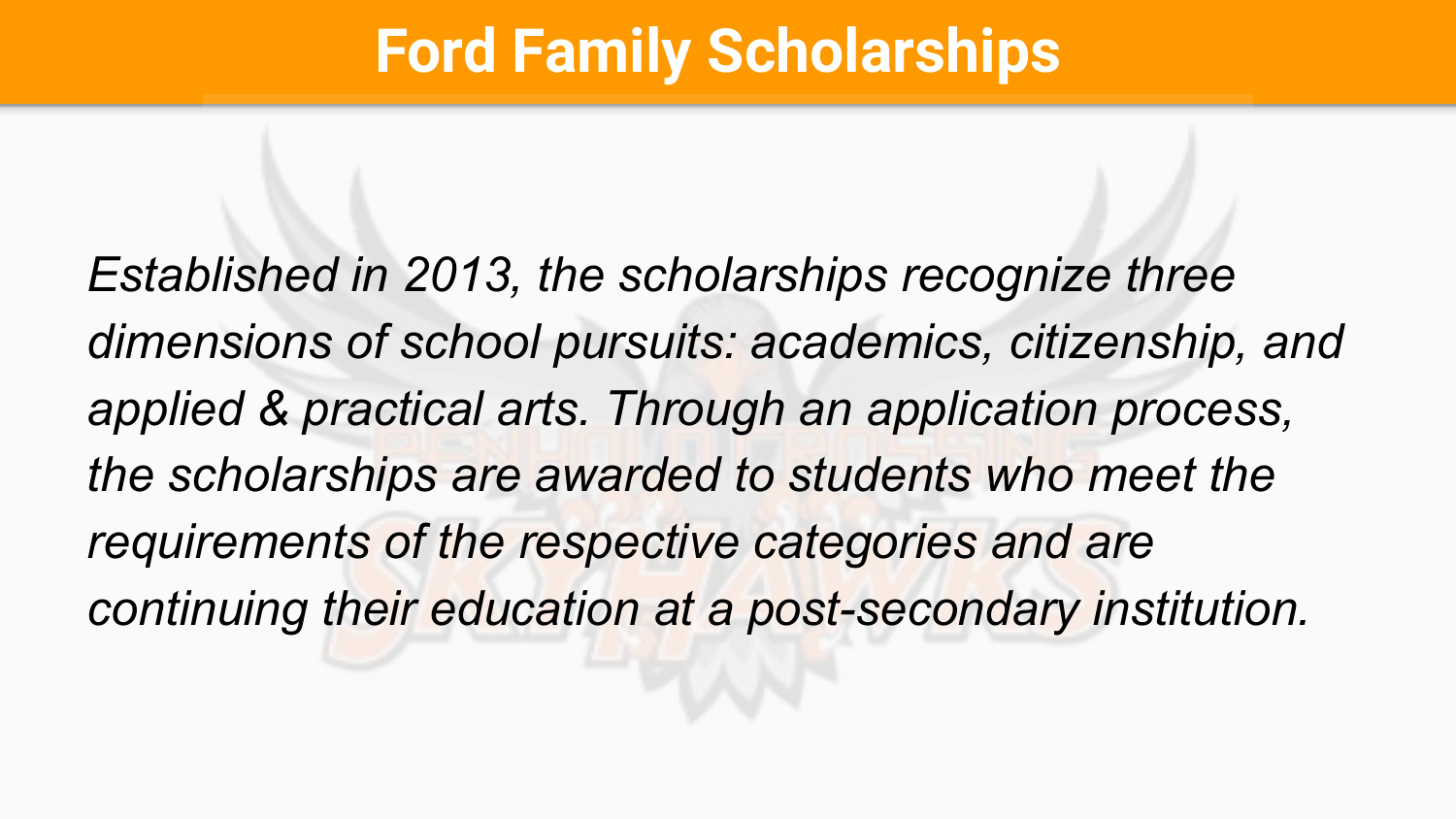### **Ford Family Scholarships**

#### *Academics*

*Julia Irwin - \$5000 Jessie Horning - \$5000*

*Applied & Practical Arts Ava Pusztai - \$5000*

#### *Citizenship*

*Dawna Anderson - \$5000 Rayan Blair - \$5000*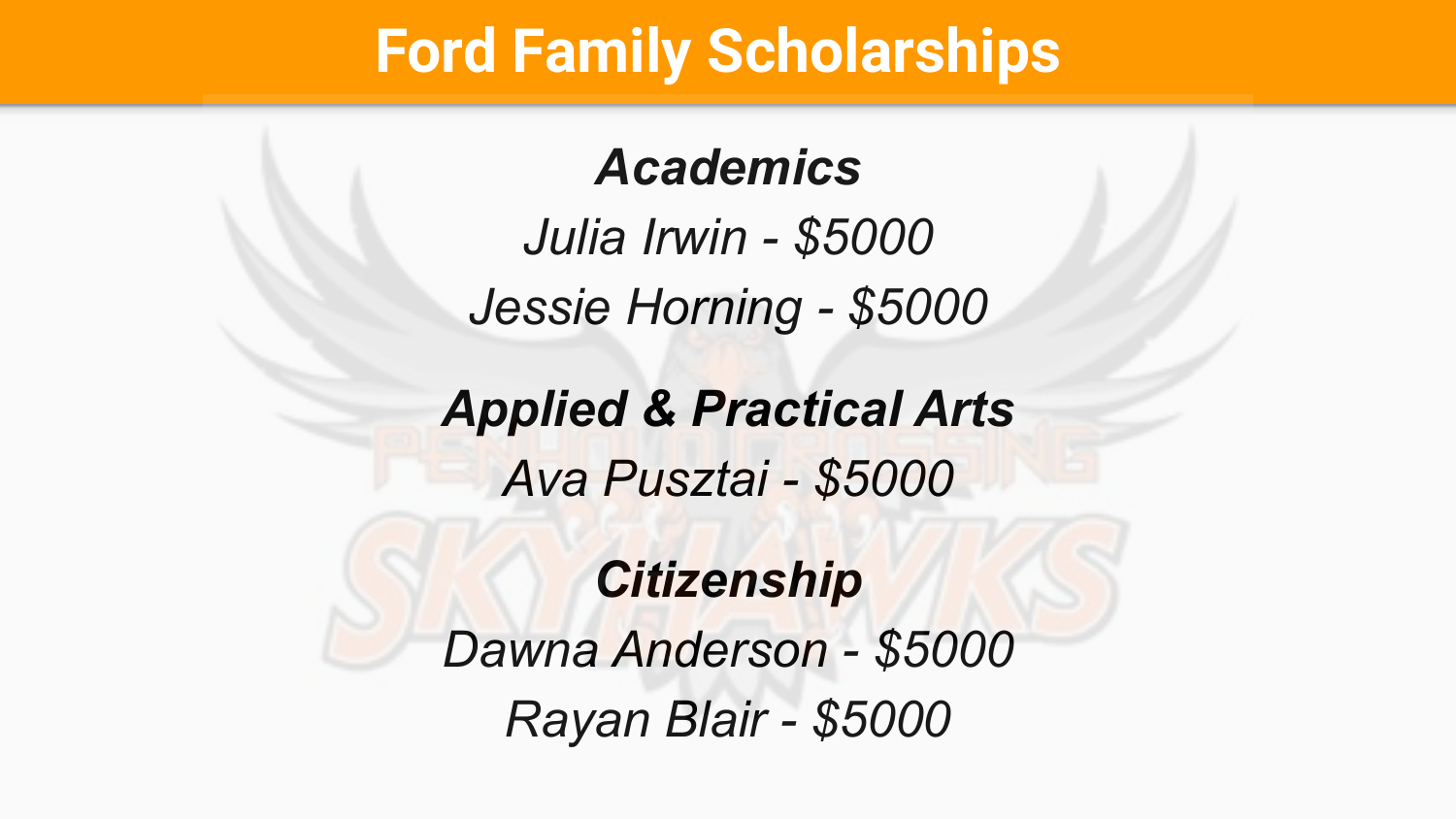# **Governor General's Academic Medal (Bronze)**

# *Julia Irwin*

*The Governor General's Academic Medal was first awarded in 1873 by the Earl of Dufferin, and has since become one of the most prestigious awards that a student in a Canadian educational institution can receive. The Bronze medal is awarded to the student who achieves the highest average upon graduation.*